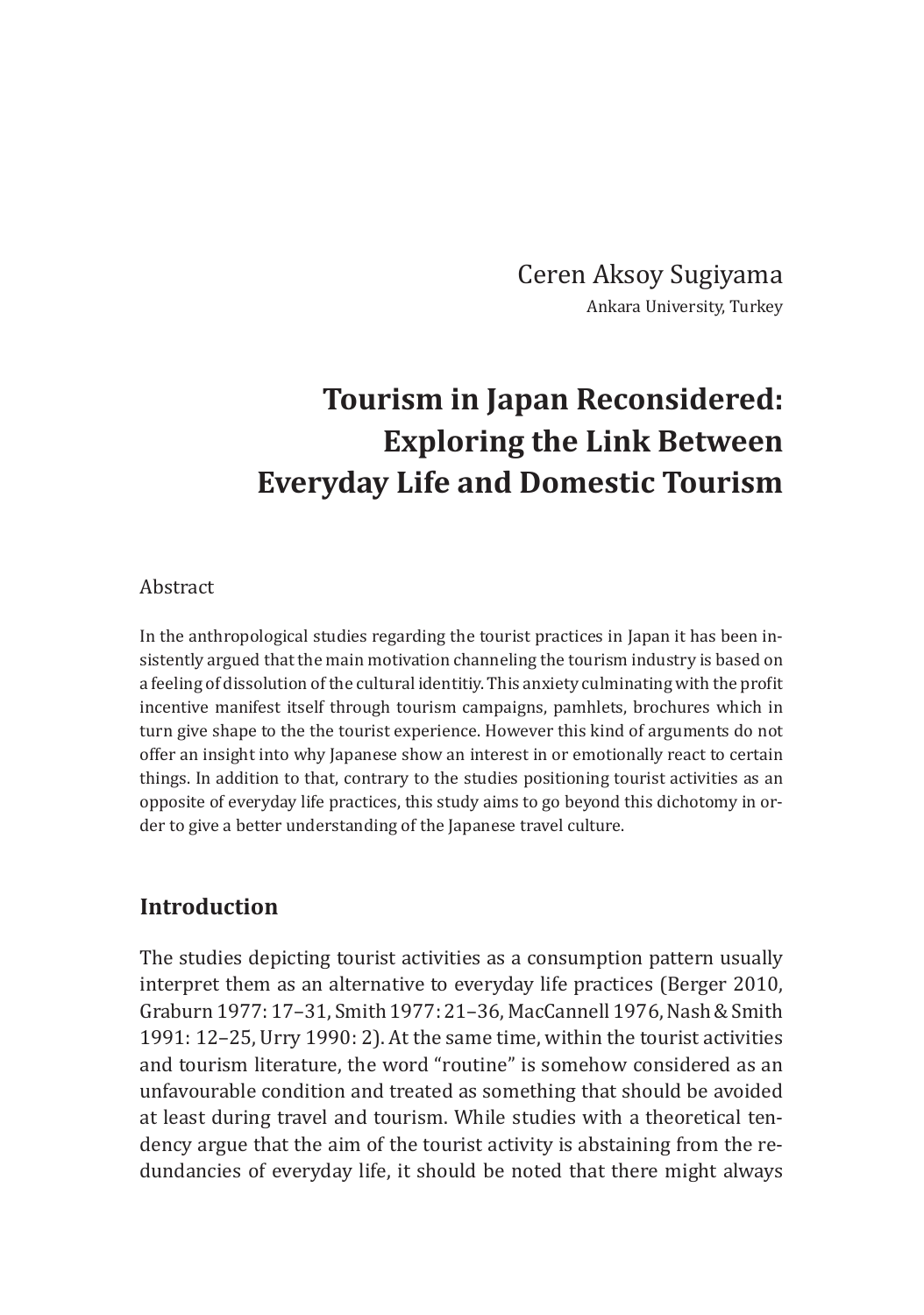be some other cultures which does not necessarily interpret each ritual and the patterns continuing in everday life as 'boring', 'stagnant' and 'estranged'. It can be argued that the everyday experiences in the Japanese context can be rendered as a common perception of a historically constructed social memory which values the ability to be aware of subtle changes in the surrounding, to be able to catch the slightest details and to be able to live without taking for granted the necessities of everyday life.

It might be argued that just like in their everyday life, the awareness of the environmental changes is a meaningful and worthy experience within the travel and sightseeing experiences of the Japanese. In another words, some feelings grounded in the everyday lives are carried to travel and sightseeing activities, too. Both in the everyday life and during travel, seasonal changes arousing the emotions are sought after. When the right time comes, the seasonal changes are being noticed, caught, observed, photographed and even copied. Even beforehand, it is a common practice to anticipate these changes. This anticipation also inspires the imagination in a certain way. The practices which can be felt both while travelling and in everyday practices nowadays, can also found in texts from hundreds years ago. In his famous book *Tsurezuregusa* (1998: 137), Kenkō, the monk living in Kamakura Era (1185–1333 A.D.), mentioned several times these kind of aesthetic perception towards nature. At this point, it makes sense asserting the fact that a theoretical position which draws a line between tourism and everyday life is far from reflecting the experience of Japanese. In this paper I will try to put forward the notion that everyday life practices and tourism practices of the Japanese coincide with each other. Certain examples will be given both from everyday life and tourism practices to support this argument.

A great deal of literature regarding Japan (Creighton 2009: 37–75, Guichard-Angius 2009: 76–102, Oedewald 2009: 105–128) has taken into consideration major trends in the domestic tourism and also the significant qualities of domestic travel culture. In a great many of these studies topics like how the reinvention of culture is repeated by way of tourist practices or how the discourses of nostalgia are constantly repeated so as to redefine a unique Japanese identity are mainly discussed. Usually the tourist campaigns, travel itinaries, sightseeing packages are elaborated on in these kind of studies. In her book Ivy while referring to the tourist campaigns of "Discover Japan" and "Exotic Japan" questions "why the trope of travel arises when Japanese national-cultural identity is at stake" (Ivy 1995: 34). While the author presupposes an explicit threat perception on the Japanese side, neither explain the reason of or the motivation be-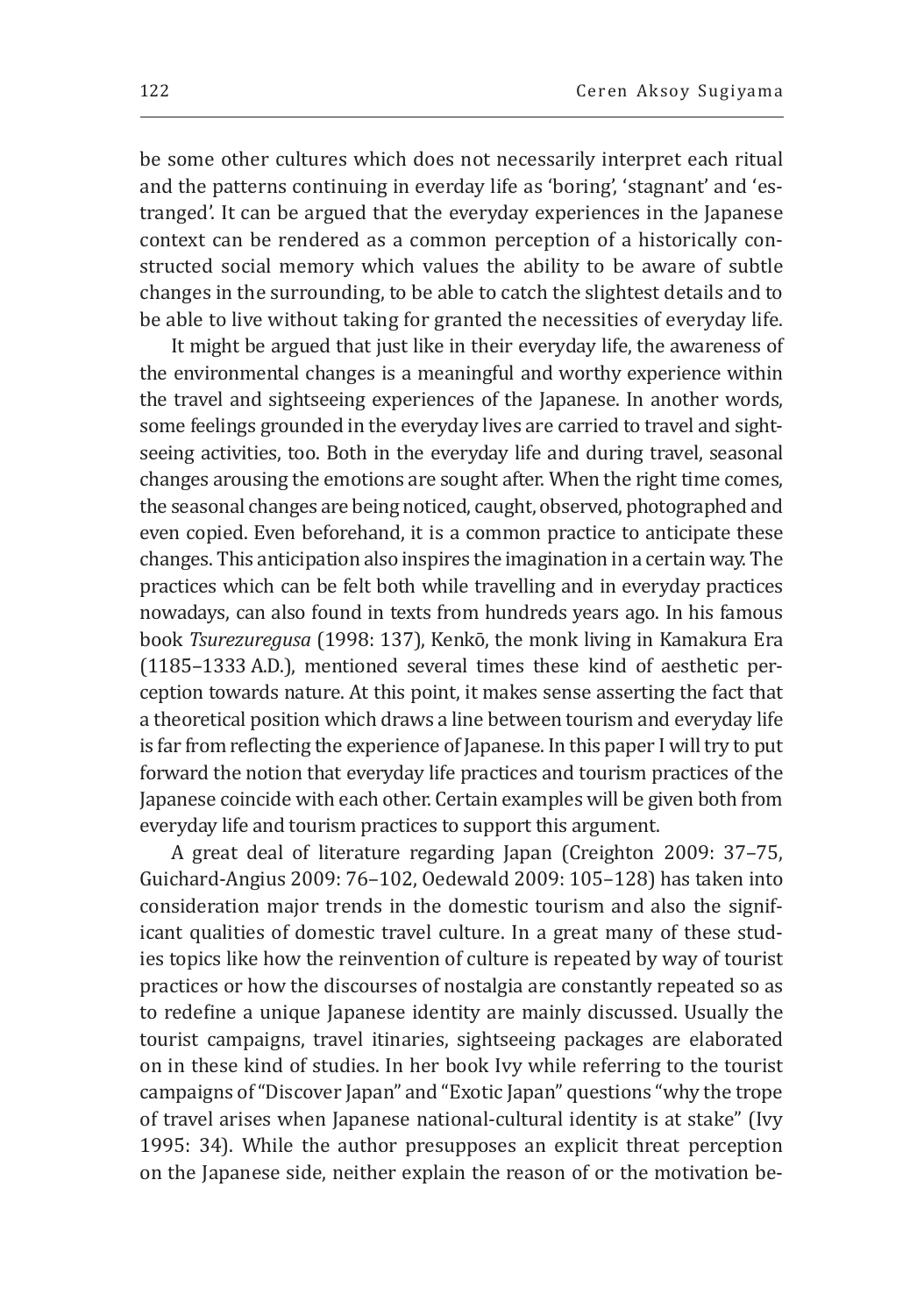hind this threat perception nor reveal the actors who are supposed to feel a certain threat. Furthermore, most of the time it remains unclear whether a motivation to reinvent tradition or an agenda trying to emphasise a certain type of Japanese identity ever reaches its goal. After all it is rather ridiculous to assume that the whole population will respond uniformly to the same stimulus – discourses of such type – each time they are exposed to them, even though we presume the whole population exposed to it at some point. For this reason, it might bring a new dimension to an understanding of travel and tourism culture if one gives a priority to the experience of Japanese tourists at every age and income group respectively.

In addition to this, studies scrutinizing the essences of domestic tourism in Japan, reproduce the main theoretical argument of *The Invention of Tradition* by Hobsbawm and Ranger (1983). The articles reproducing Hobsbawm's theory somehow treat "the emphasis on continuity" within Japanese history as a modern invention. On the contrary, it can be argued that this "invention of tradition" is actually a "tradition of invention" within the Japanese context. Japan has always been a loyal follower of Chinese civilization and China has been one of the most experienced civilizations expecially in case of "recording history". This tradition made it possible for the rulers of Japan to maintain a feeling of continuity and a kind of security on the land. The Japanese imperial court quickly realised that the power and benefits of such practices like writing and recording is very high. The consciousness formed to record and to preserve was also utilized to transform and maintain the imported practices of the Chinese high court. Throughout the history aesthetic values of the Japanese aristocracy were defined by certain concepts<sup>1</sup>. During Heian Period (794– 1185), the tastes reserved to nobility were adopted by the military ruling class, later on they were also adopted by the peasants and after the Meiji restoration expanded to the rest of the society. During the flow of the history, although the content of these concepts have changed, they still seem to have a certain interaction with the contemporary everyday and tourism practices. To the aesthetic values of the ruling classes, the distinctive aesthetic tastes of urban commoners<sup>2</sup> living in Tokyo and Osaka area during

<sup>1</sup>*Okashi*, *miyabi*, *aware*, *wabi*, *sabi*. For a more detailed explanation of *okashi*, *miyabi* and *aware* (Bary 1995: 43–76). For a detailed explanation of *wabi* and *sabi* (Suzuki 2010: 19–36, 329–397; Okakuro 1989: 33–45).

<sup>2</sup>For a more detailed explanation of the tastes acquired by commoners such as *iki* (Shūzō 2006).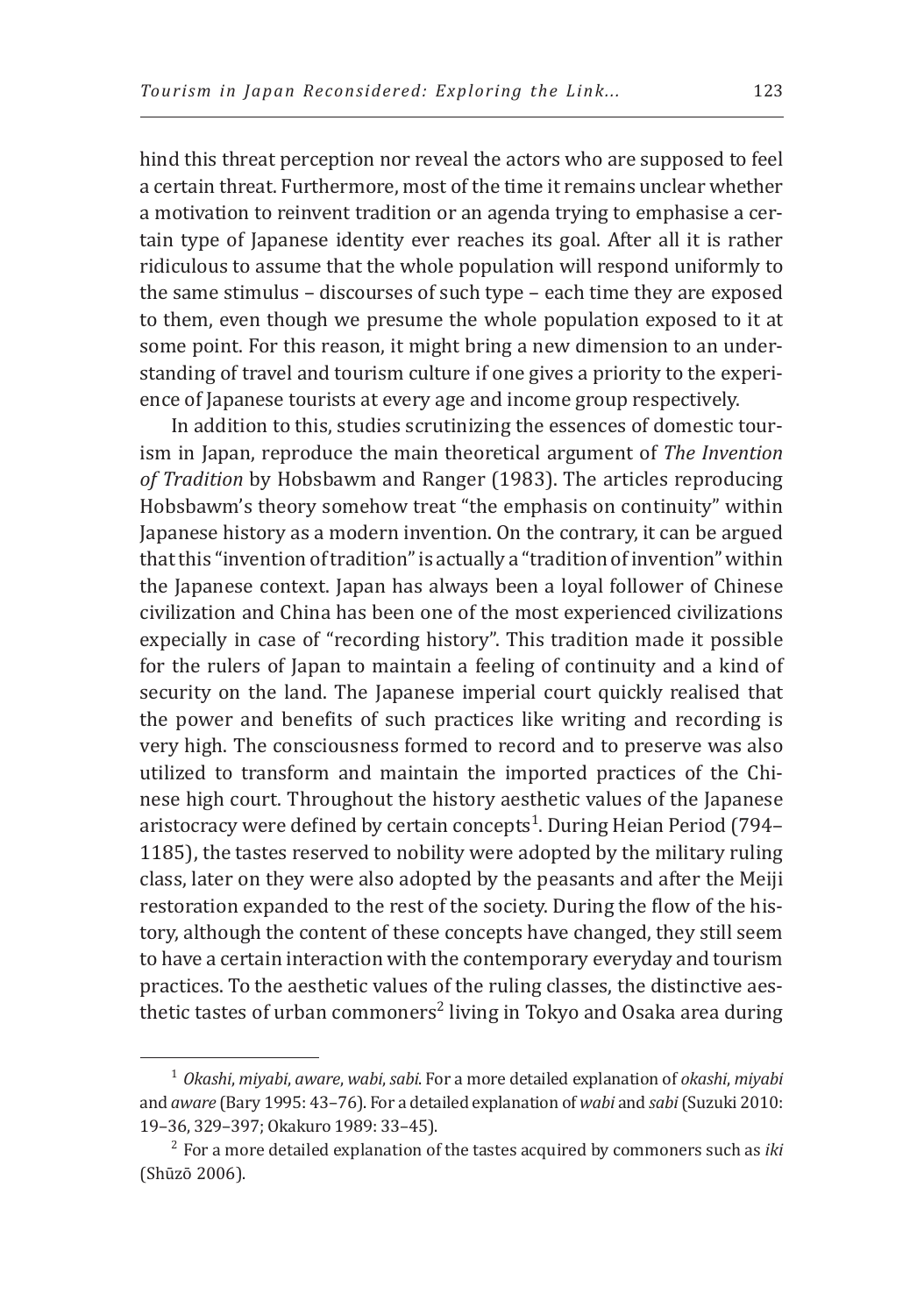Edo Period (1603–1867) can also be added. These concepts which can still be observed within the contemporary popular continues to be influential with certain nuances. Bary (1995: 34) considering the aesthectic values in Japan, hightlights the expansion of these values from the nobility to the commoners and finds it quite suprising. By reconsidering all of these evaluations it becomes more likely to understand the travel culture in the Japanese archipelago.

### **A Bit of History**

During the Sakoku Era<sup>3</sup>, traveling from one domain to another was restricted and was subject to permissons and certain procedures. Within this period, as a part of the Sankin-kōtai<sup>4</sup> system all Daimyōs<sup>5</sup> – with the exception of Satsuma Daimyō<sup>6</sup> – were bound to go from their own domains to Edo with a certain number of samurais under their patronage every other year (Totman 1981: 138–139, 183, 190). By means of this system, certain travel routes have came into prominence. The inns and onsens on the major posts became significant resting and entertainment places for the samurai also increasing the commercial activities of the post town. Furthermore, apart from those bureaucratic trips, by means of travelling monks and poets such as Bashō and pilgrimages to famous shrine and temples the travel culture started acquiring its distinct characteristics. The studies reveal that sole motive of pilgrimages was not purely religious. In another words, what was sought during a pilgrimage was not only a spiritual quest. Therefore, in several studies it has already been highlighted that it is quite impossible to make a distinction between what is sacred and what is profane when travel is the issue (Watkins 2008: 93– 110). Even before the Edo Period the places referred in classical literature

<sup>&</sup>lt;sup>3</sup> The name of the policy enforced to protect the domestic commercial interests from the West between the years 1633–1853.

<sup>&</sup>lt;sup>4</sup> The precautions taken by the Shogun living in Edo for keeping the control of the feudal domains ruled by the most influential family of the region called *daimyō*. Based on this policy the *daimyō* and his family were to spend each alternate year in Edo.

<sup>&</sup>lt;sup>5</sup> From the Muromachi Period until the end of the Edo Period (14th–19th centuries) the name given to the ruling millitary class of the feudal domains (*han*).

 $6$  Satsuma Han (present Kagoshima Prefecture), contrary to the other Hans had the priviledge of applying the *sankin kōtai* duty every two years since it was the most remote area from Edo.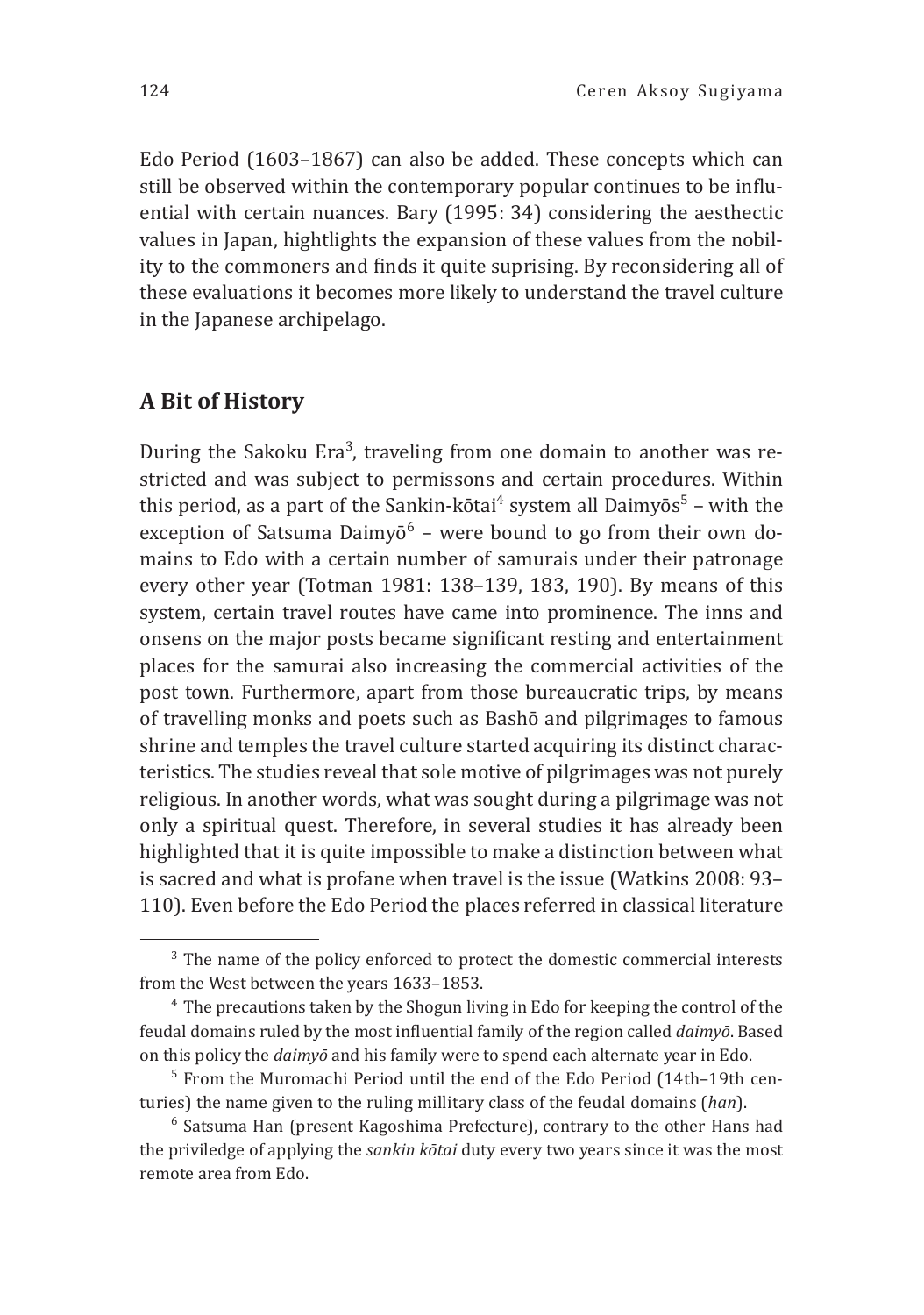such as Heike, Ise and Genji Monogatari became sightseeing attractions. Those kind of famous sight seeing spots named *meisho* (famous places) were visited by monks, travelers, poets and during Edo Period gained a wide popularity among people. In the *ukiyo-e* (Guichard-Anguis 2009: 8–9; Rodriguez del Alisal, Ackermann & Martinez 2007) of the Edo Period famous waterfalls or bridges were painted.

The rest of the article will take into account travel and tourism practices grounded on such a historical background. The places and activities considered and evaluated througout the paper are the most popular tourism activities and the most visited places according to the statistics. While onsen is the first place Japanese tourists would go to, scenery viewing and seeing famous places come next. On the other hand, all of these activities have a side related to cuisine, too. Therefore in the upcoming chapters eating patterns of the Japanese tourists during travel and tourism is also mentioned. Not only castles and gardens are considered as historic spots or *meisho*. Famous architectural structures like bridges will be mentioned, too. Bridges were also thought to be scenic spots since they often appeared in Edo Period *ukiyo-e*<sup>7</sup> , too. Througout the article, I will not only highlight historical continuities, but also the activities practiced in everyday life which share a same essence with the tourist activities.

## **Hotspring Versus Bathtub**

Urry argues that "The tourist gaze is directed to features of landscape and townscape which separate them off from everyday experience. Such aspects are viewed because they are taken to be in some sense out of the ordinary" (Urry 1990: 2). If the meaning of the everyday life is restricted to the work/office life, this assumption can be defendable. In the Japanese context, taking a warm bath after an exhaustive day can also be considered as 'daily' and can be compared to a relaxing onsen trip on the weekend. In this case Urry's assertion must be reconsidered.

Onsen travel is significant in both ways: it is an important part of the Japanese culture and one of the most preferred travel choices when Japanese domestic tourism is considered. However, neither in studies regarding Japanese culture, nor in studies regarding tourism and travel, onsen is

<sup>7</sup>*Ukiyo-e* meaning "the pictures of the floating world" started to be printed in the 17th century with woodblock painting.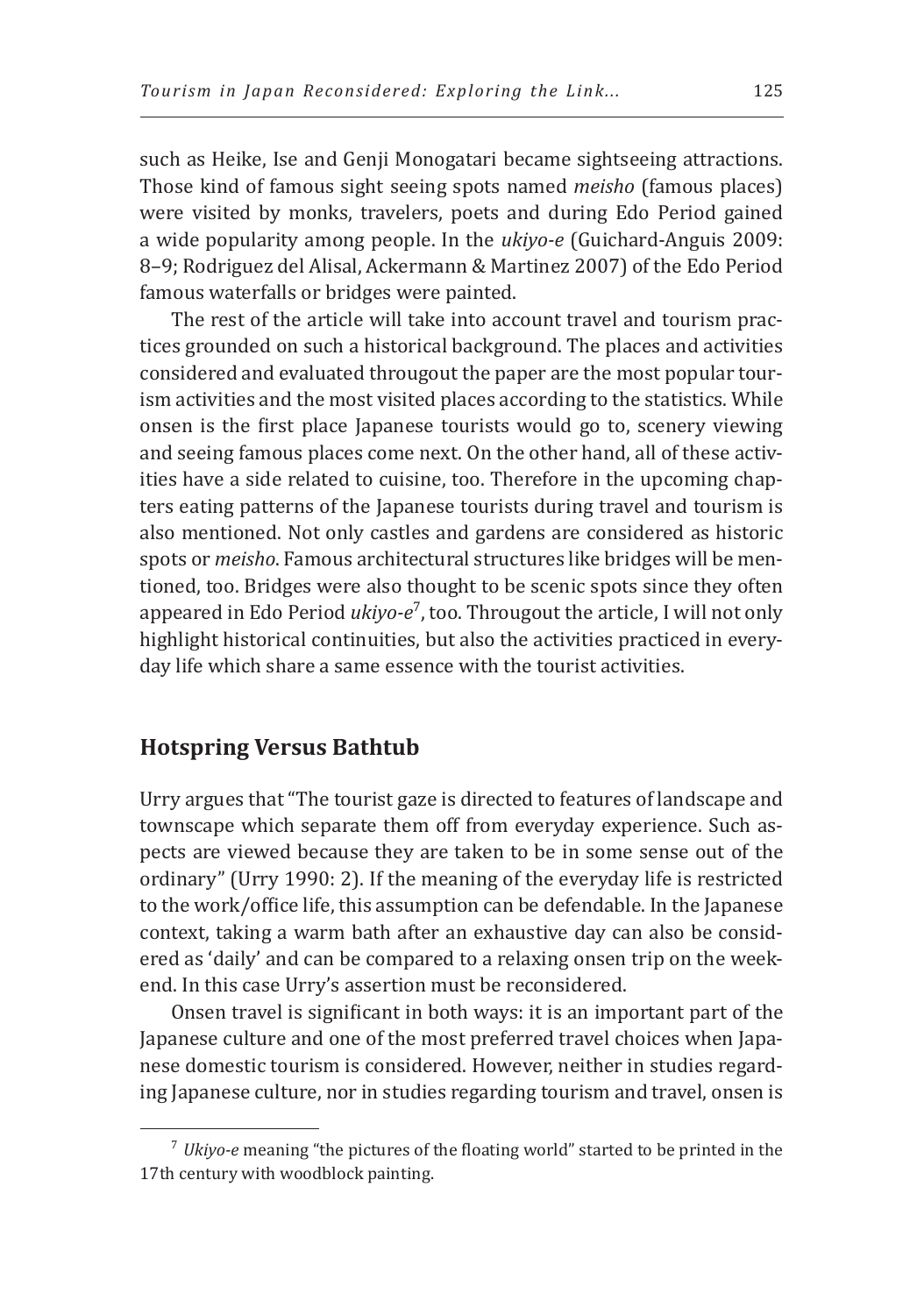a frequently researched subject. Onsen culture is not about or limited to staying in the hot spring waters for a certain period of time. Although the experience of bathing is the primary component of an onsen travel, if it includes staying in a ryokan<sup>8</sup> it is impossible to understand the whole ritual without paying attention to the space and the food. In the subsequent paragrahps, the history of onsen and the onsen travel as it is experienced today will be briefly mentioned.

First of all, an onsen is a place where one goes naked, taking off all the clothes before entering in. The place is composed of two parts. In the section closer to the entrance the showers are located. The showers generally are not secluded by a curtain or anything as such. The people sit on a tabure and clean their bodies properly before entering into the pools filled with hot spring water. The procedures regarding onsen are not written down but still there is a consensus on the manners. The onsens located closer to international tourism destinations usually have a signboard at the enterance of the facility illustrating the onsen manners for foreign tourists. Depending on the size of the onsen, the number of hotspring pools change. The temprature and the specialty of the hot spring water can vary. Also each hot spring location has its unique mixture of elements in its water. Onsen can both be a place for relaxation and a place for communication with others. The communication taking place in onsen is regarded as *hadaka no tsukiai* – it is considered as a naked communion. While some people like to communicate with others as a way of relaxation, others might prefer watching the seasonal scenery or the garden outside or simply closing their eyes in a somewhat meditative state for a brief period of time before switching to another pool. In the Japanese archipelago onsens can be found in a wide range of areas from mountain areas located inland to coastal areas by the sea. Based on this geographical circumstances, onsen is situated in the core of several different territories of experiences. This is why in order to understand onsen experience in its totality it is necessary to study and examine its relation to nature, body, religion and hygiene practices. The reasons as to why onsen has not been treated as a significant subject might be various. It is highly possible that the researcher might have found it awkward trying to communicate with the informants when everyone is nude. In such a case embarrasment seems understandable on the part of the researcher.

In Japan onsen has a long history like most travel practices. Based on the archeological evidence, hot spring resources had started to be utilized

<sup>&</sup>lt;sup>8</sup> Japanese style inn.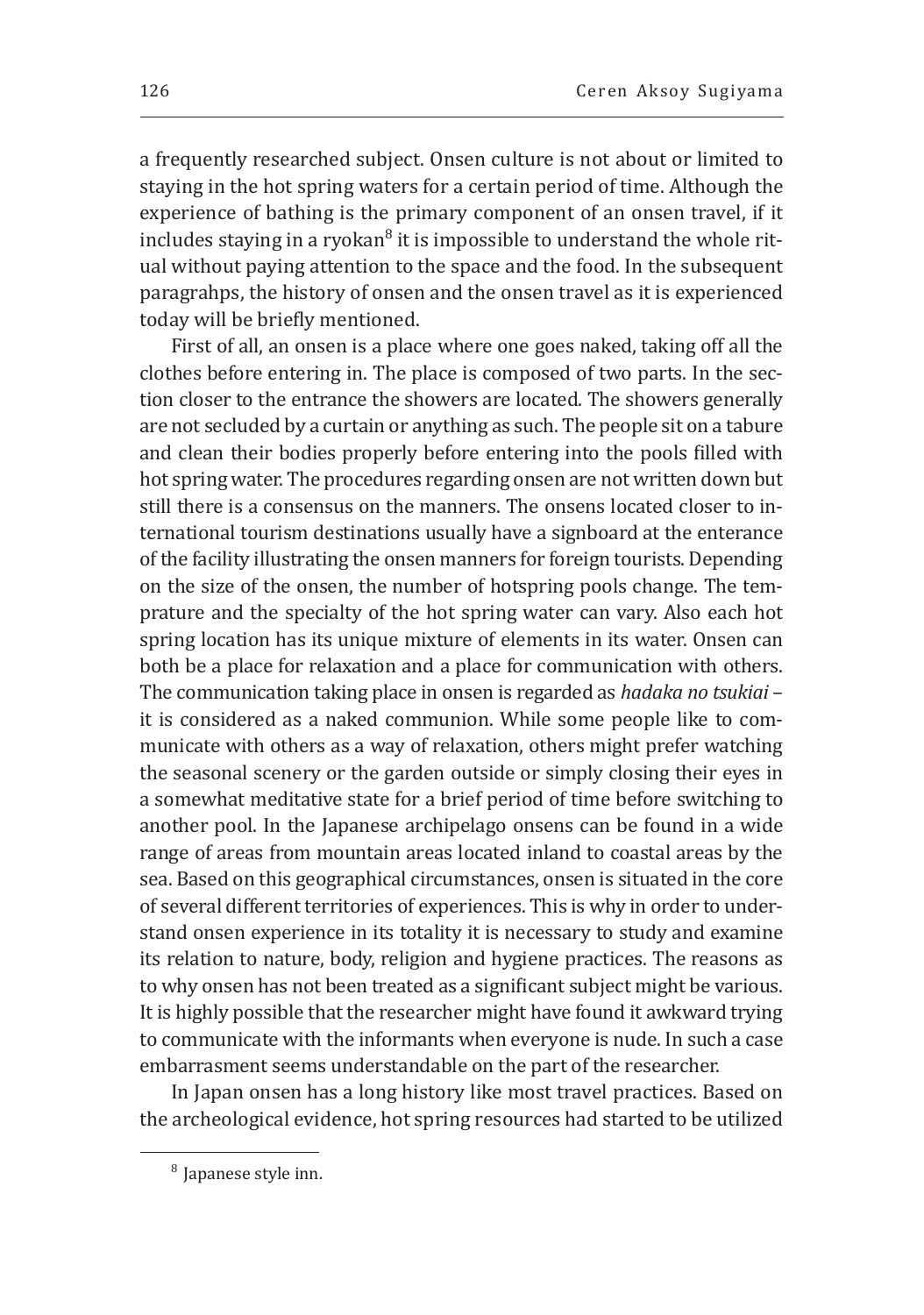6000 years ago. In the two of the oldest eser of the Japanese Literature, *Nihonshoki* and *Kojiki*, visits of emperor Jomei and Kōtoku to Arima Onsen in Hyogo Prefecture are mentioned (Talmadge 2006: 25–30). In Japan, onsens have always been in close contact with buddhist circles. Many onsens were opened and managed by buddhist monks. Throughout the centuries, services provided by hotsprings gradually expanded to the warrior classes and then to the commoners. Particularly during Edo Period onsens were utilized for treatment of illnesses and started to be visited by patients. It can be argued that the purpose and the priorities of onsen travel have changed through time. Although onsen travel is still a prevalent form of tourism in Japan, due to high cost of ryokans and relatively shorter travel period within Japan compared to e.g. Europe, onsen trips have become shorter as a travel practice than before.

There are several motivations while choosing among various onsens. The mineral composition of the water is an important factor. Whether the onsen has a *rotenburo*<sup>9</sup> or not, the view of the *rotenburo*, the view from the window of an indoor onsen, the distance of the particular onsen to one's hometown and the distance from the onsen to other historical sightseeing spots can all contribute to the choice. An onsen trip can be planned solitary, with a bestfriend, with someone from the family and as a couple. It can be arranged by a company for its workers and sometimes groups of friends can arrange an onsen trip, too. In case there is a larger group, amusement performances can take place during and after dinner which are considered as a form of *enkaigei* (banquet performance). While this kind of entertainment is not a requisite of onsen culture, it reveals much about entertainment patterns of the Japanese. In these kind of entertainment, drinking is usually involved and most of the time male members are expected to showcase their "abilities". Attempting to put a toothpick into one's nose, wearing women's clothing and singing half-naked are common forms of entertainment. Contrary to this kind of entertainment, an onsen trip can much more serene. In either case bodily relaxation starting with the onsen pools continues into other directions. Based on the interviews conducted in places such as Arima Onsen in Hyogo Prefecture or Gero Onsen in Gifu Prefecture reveals that feelings and experience associated with onsen and bathtub at home are similar to some extent. In Japan, where the central heating system is not a common option, informants occasionally stated that during winter soaking into a hot bath or a hotspring is a good

<sup>&</sup>lt;sup>9</sup> Open-air part of an onsen.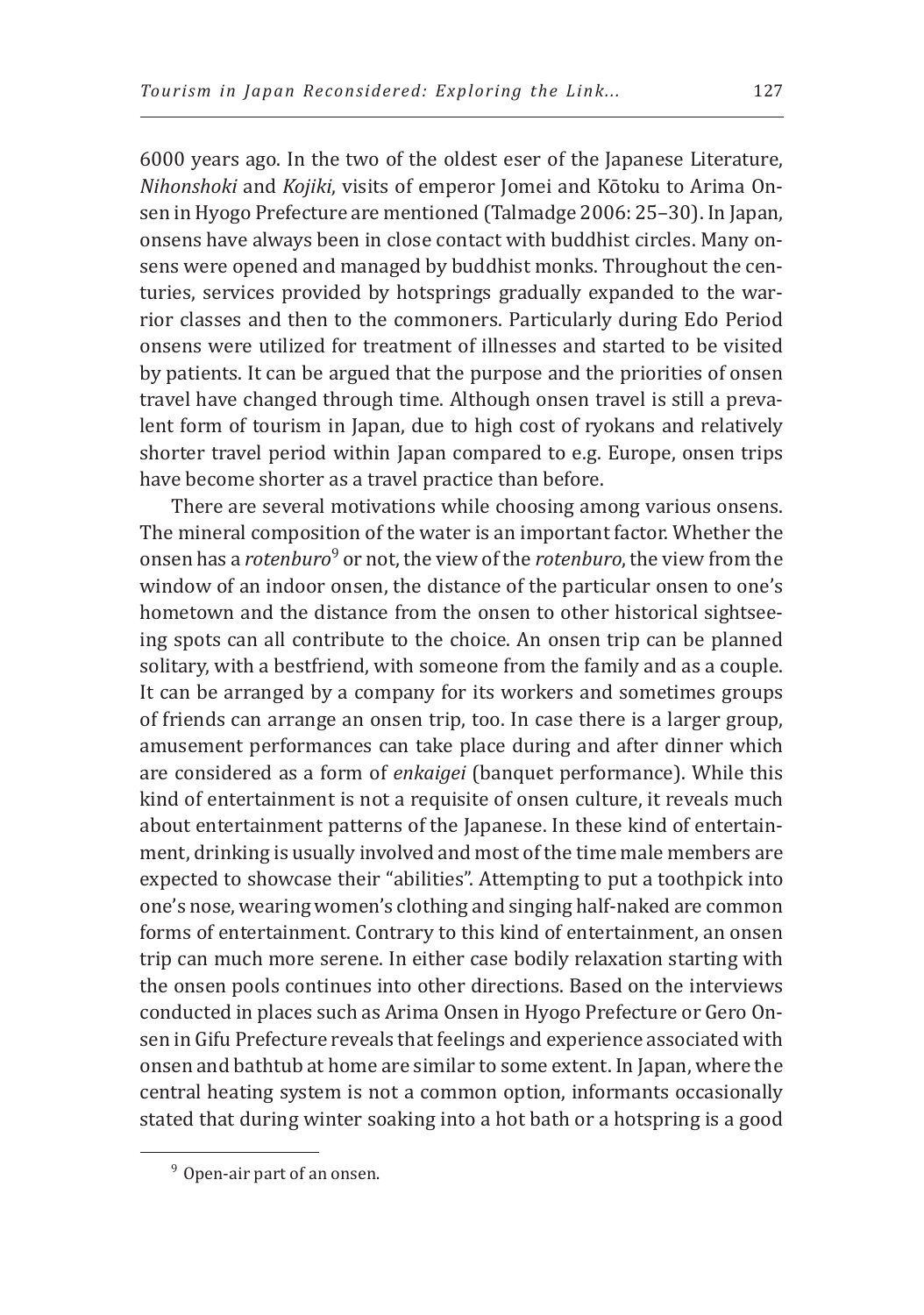way keeping warm. On the other hand, entering a warm bath in summer means soothing the body and chilling out. Some informants emphasized both experiences as most relaxing practices and called the experience 'resetting one's mind'.

The advancement in technology made it much easier to extract hot springwater from underground and this paved the way for the increase in the number of onsens around Japan. New onsen destinations brought a mobility to otherwise unknown countryside locations. Although older people claim that younger generations do not show an interest in onsen, young people have their own way of onsen travel patterns. Based on my field observations young couples actually enjoy taking a day off and going to an onsen resort. However, the same trend cannot be observed regarding *sentō* (Japanese public bath) culture, which can be considered having close ties with onsen culture and more generally speaking – with the unique bathing culture of Japan. Before mentioning changes in *sentō* practices, it seems necessary to make a brief explanation. The most obvious difference between *onsen* and *sentō* is probably the source of water used in these places. The water used in *sento* is tap water instead of hot springwater. *Sentō* as a space should be considered as a part of the city life. The lack of bathing space in houses directed the townsmen to public baths in their neighbourhood. During Edo Period *sentō* became places suitable both for cleaning and socialization. It can be argued that sento was much more like today's *onsen*. Nowadays, *sentō*'s popularity is constantly decreasing. Each year public bath houses around Japan are steadily shutting their doors down. The government fundings are not enough to keep them operating anymore. This is due to the fact that each house now offers a hot tub, no matter how small that hot tub is. One other reason might be a possible trend of merging both *sentō* and *onsen* of the past under the same roof. Today's onsens – especially the city ones – show a characteristic of both *sentō* and *onsen* with a hint of spa.

The reflection of this bathing culture in the everyday life of the Japanese could easily be observed in the bathing practices at home. The department stores offer and market shelves display a large variety of salts and minerals to bring a particular onsen water from anywhere around Japan right into one's bathtub. During summer bathtubs are filled half for chilling out; in winter it is filled fully with hot water in order to warm the body. In Japan – except Hokkaidō – where central heating system is absent, the time spent in the hot tub provides a sophisticated way of relaxation. Going into a hot tub each day and spending there between twenty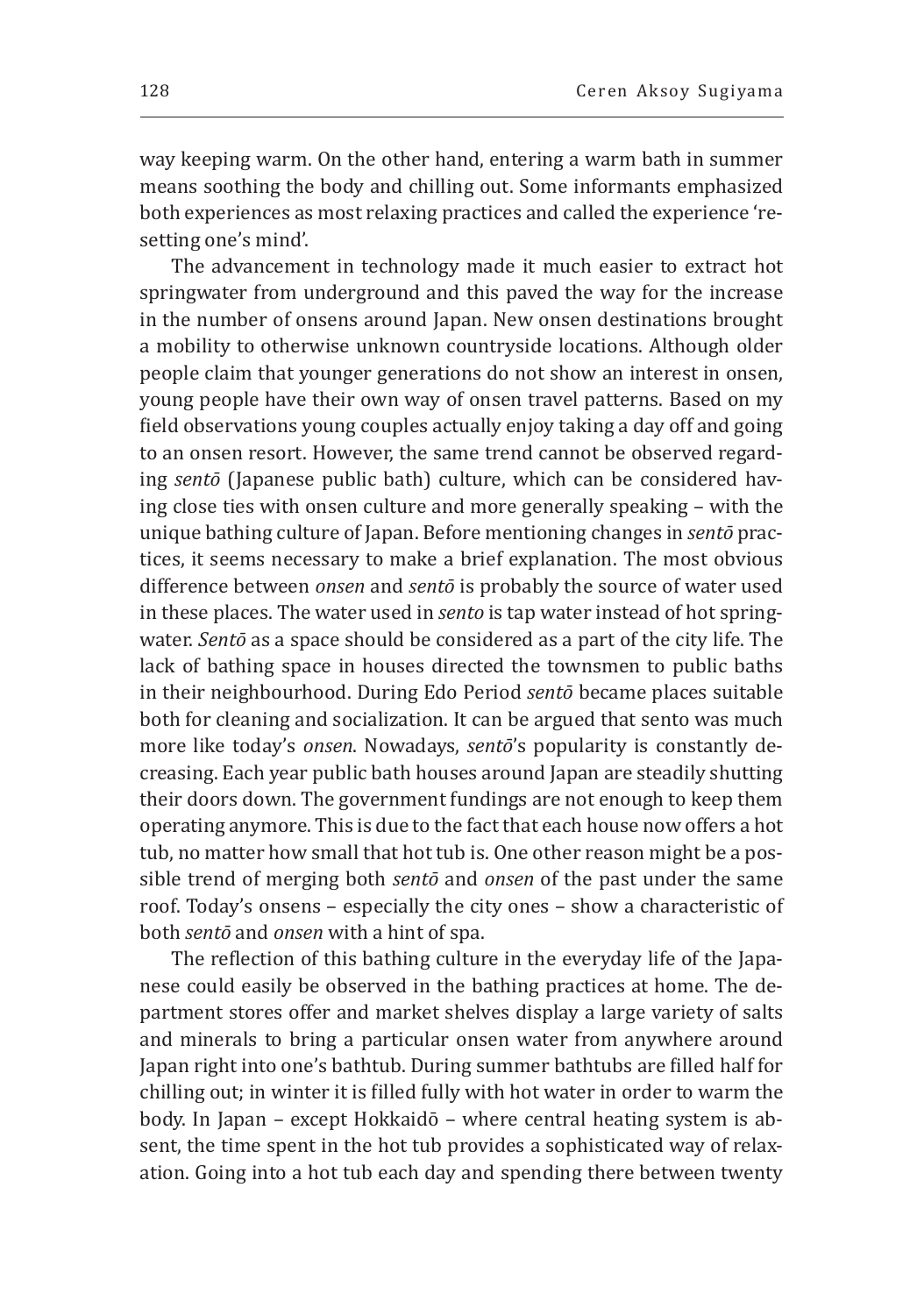minutes to one hour is a common practice among Japanese. And onsen travel as a tourism practice has much in common with the everyday bathing practice.

#### **Local Foods… Reflecting Local Histories?**

Another attraction in Japanese domestic tourism is local specialty food. The literature on food concentrates on it as a medium or symbol of identity and how the "national" cuisine is reinvented in order to be able to imagine the nation (Cwiertka 2005: 415–428). From a different perspective, it can be argued that the discourse on local specialties is in fact an extension of local allegiances of the people, reflecting the feudal past. The rivalry within the prefectures such as "which ramen/rice is the most delicious" is in fact a significant and contrary argument to the nationalist discourses which are generally presumed to supress all other. Just like onsen, local tastes are usually ignored as a topic of study since both of them require close contact with unfamiliar tastes and spaces that can be restrictive on the part of the researcher.

Each culture has its distinct obsession with food. In Japan, the emphasis on food can be conspicuously observed in the television programs from day till night. Food can be a main theme or side theme of any kind of television program including quiz shows. Guests and hosts speak about the seasonal foods and the proper places to eat them. Each meal is zoomed on and tasted by the presenter of the television program. Funny sounds are made during tasting and onomatopoeic words appear on the screen. The audience can even have an idea about the form and consistence of the food. Apart from television programs, various type of foods and food sets are always illustrated in the tourism brochures for domestic tourists, too. In this brochures most of the time the food pictures are displayed next to onsen pictures. The promised pleasures are presented side by side. The food is also an indispensable part of festival atmosphere. Througout the year the local festivals get even livelier with food and rituals. As a part of the travel culture, the traveler is supposed to bring local specialties to his home town on the way back. The sweets bought as souvenirs in their fancy boxes are easily found in the airports, train and bus stations so as to make it easy to remember to buy one on the way back. Even the food brought back as *omiyage* (souvenir) is shared with the dead and with the *kami*. After all, the food is not only for the living in Japan.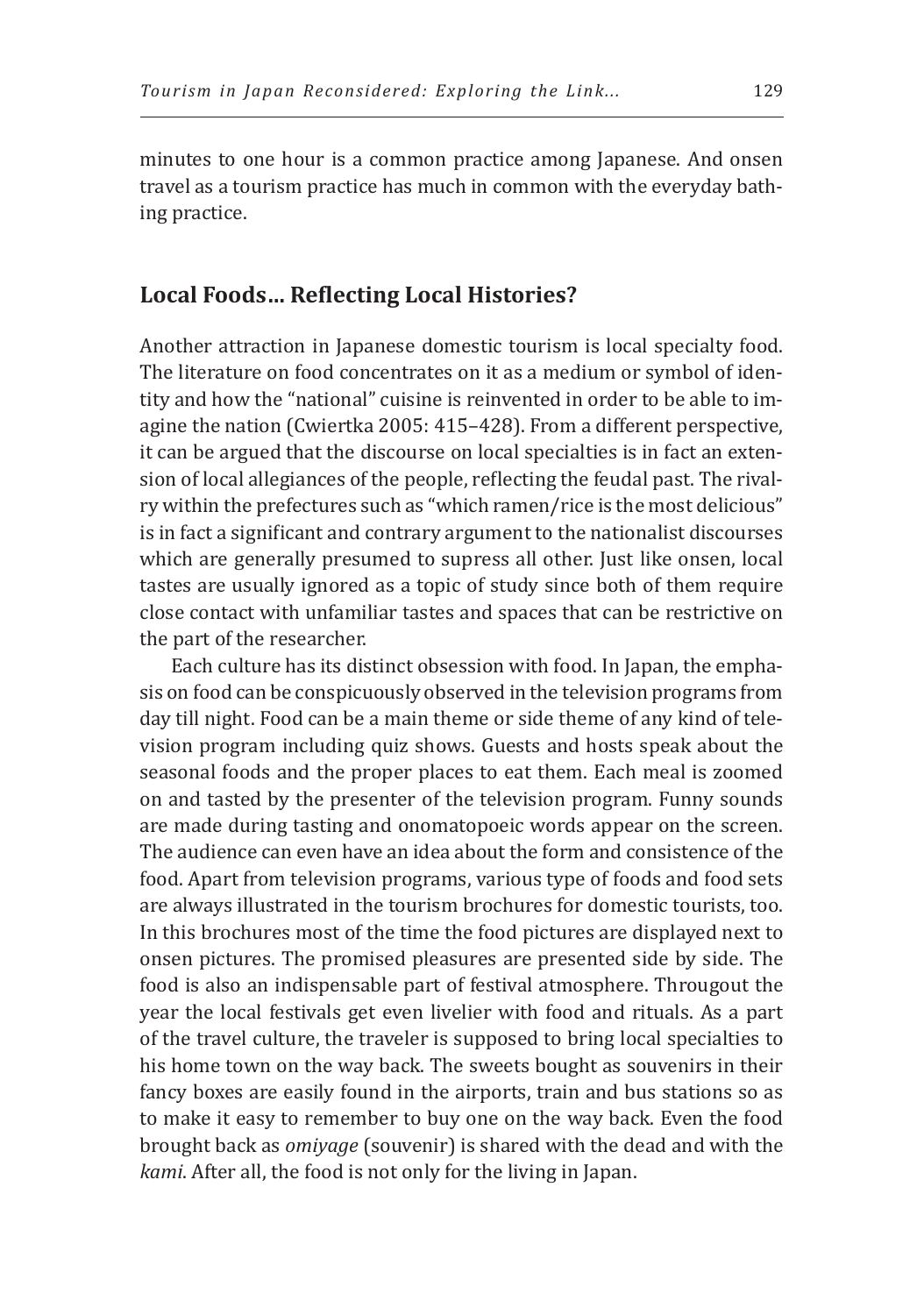## **Interaction with Environment Throughout the Year**

The meaning attributed to nature by the Japanese has divided the academics into two different camps. While some writers argue that the Japanese perceive themselves and nature as a whole (Kasulis 1990: 433–449, Suzuki 2010: 329–397), other oppose such a view and claim it to be a fictive assertion (Martinez 2005: 185–200). In fact, neither nature nor technology can be separated from the being. As a matter of fact, the Western discourse assertion of a human versus nature dichotomy can be valid for neither Japanese not any other culture. Nevertheless, in social sciences – perhaps due to lack of connection between theory and actuality – "nature", "technology" and "human" are taken as independant concepts excluding one another. At least for Japan it can be said that the understanding brought by a unique fusion of shintoism and buddhism gave an awareness about the destructiveness, versatility and temporariness of nature and surroundings of the inhabitants of the archipelago. The seasonal calendar of the Japanese also manifests this lively interaction and communication with nature in the daily life. The cyclical and repetetive rituals taking place all year long inspire a continuous recollection and reminding both on an individual and collective level. The seasons give a special meaning to these inspirations and multiply them. It feels like the seasonal rituals ceaselessly continue one after another, making each of them redundant to a foreign eye. The gardens are organised in a manner that makes the mobility and temporality apparent. One kind of flower blooms after another so as to keep track of time and season. The patterns and the colours of the kimono, the flower arrangement in the tea room, the patterns of the dinnerware are all expected to be in harmony with the season. Nowadays kimono is worn only on special occassions but in everyday life a similar tendency regarding colours and occasion/season harmony is of importance. It can be further argued that this tradition underlies the idea of cosplay and the love of costume wearing during Christmas and Halloween – both relatively new ocassions in Japan.

The unique characteristics of each season and an awareness and love of change reveals itself in the domestic tourism, too. The rhythm of tourist activities is closely related to seasonal and monthly events througout the year. Generally speaking, from the end of October until the beginning of December the leaves of *momiji*10 trees turn red. At the same time, in the

 $10$  A species of tree native to China, Korean peninsula and Japanese Archipelago, Eastern Mongolia and the South East Russia. It is famous of its leaves turning red in Autumn.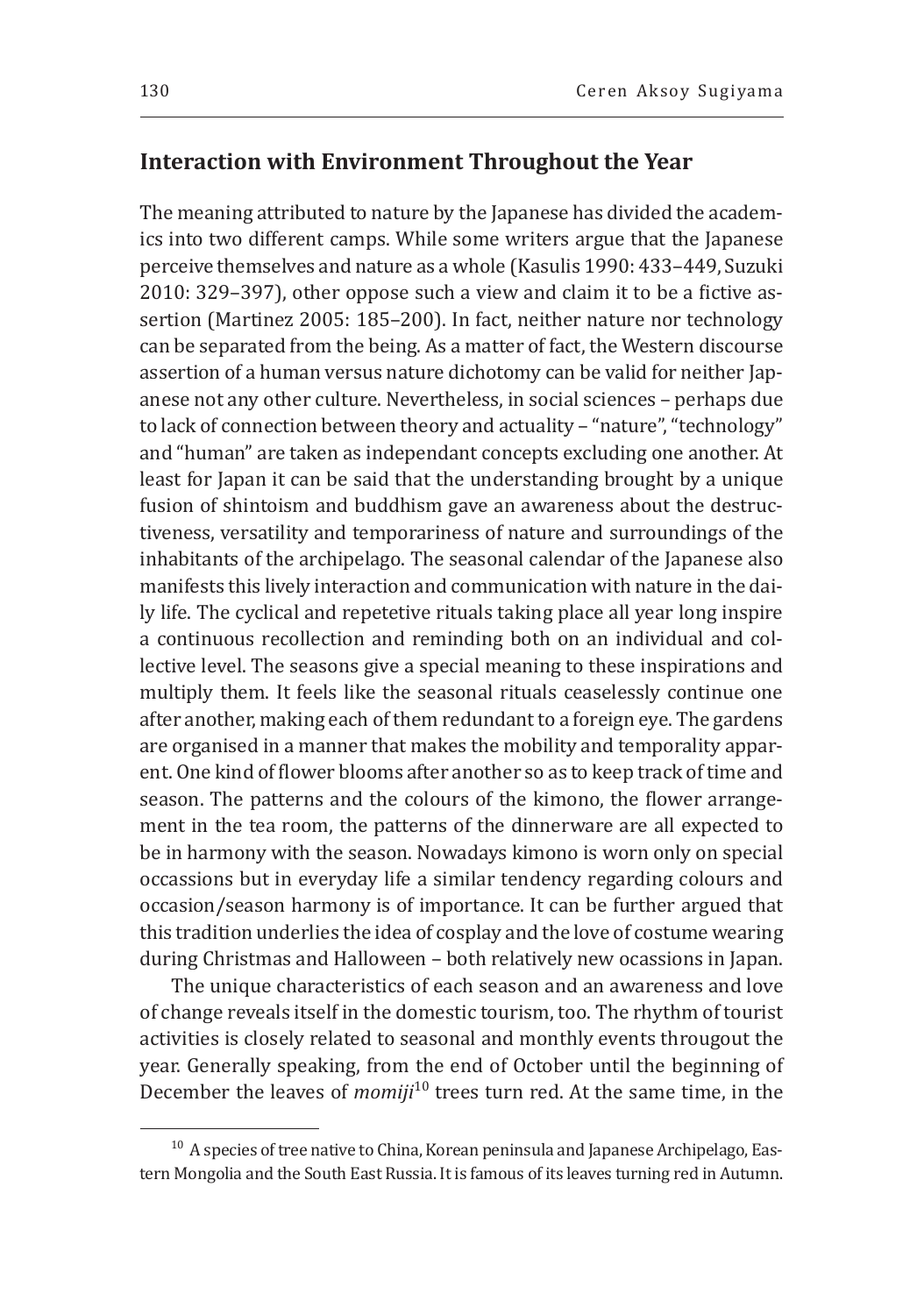mountains different kind of trees start to change their colours forming an autumn foliage with shades of yellow, orange and red, attracting a large number of domestic tourists to temples and hiking trails. Changes in the colour start from northern prefectures gradually going down to the south of the archipelago. For the tourists it is a stroke of luck to be able to make it on time to see the leaves bright red which is referred to as *migoro* (viewing time). Whether they are just turning red, have fallen on the ground or start to decay turning into a bitter shade of red, each scenery seems to arouse different feelings. Just to experience those feelings Japanese tourists moves from North to South like a Mexican wave.

While hiking is a good way to enjoy *kōyō* (red leaves); gardens of temples and castles are preferred. Pictures of gardens and castles taken during each season are usually displayed in the tourist brochures, detailed maps indicate location of different species of trees and flowers within the garden. The gardens reveal its seasonal beauty when the flowers are in full bloom. The rest of the scene belonging to other seasons are left to the imagination of the tourist. Japanese tourists can always "fill" a naked tree with sakuras or plums in their imagination as long as they can differentiate the species. Once owned by the ruling classes to enjoy or entertain their guests, gardens still host various guests from different age groups and genders. Regardless of various modern discourses or myths, one sure thing is the fact that although the pattern of sightseeing carries an essence of the past, what viewers feel today and what they enjoy looking at indeed constantly changes. The only remaining thing is the existence of people still visiting the garden. Although the direction of looking is marked on the map, imposition of a certain idea or feeling and when to feel it seems hardly possible.

During *momiji* season, tourists check the colour of the leaves online daily and plan their trips according to the information found there. Some of them prefer to see the red leaves in their *migoro* state, while others prefer seeing fallen leaves covering roads and trekking routes. Especially temple gardens are crowded with Japanese tourists in every age group. Some tourists carry professional cameras and try to catch a dramatic moving scene, recalling a sense of joy, solitude or despair. During the *momiji* season several places in Shiga Prefecture and Kyoto were selected to make on site observations and interviews. In Shiga prefecture, Genkyuen Garden located at the foot of Hikone Castle is a popular scenic spot of domestic tourism almost all year round. Being one of only four castles which are national treasures, Hikone castle has one of the *daimyō* gardens kept in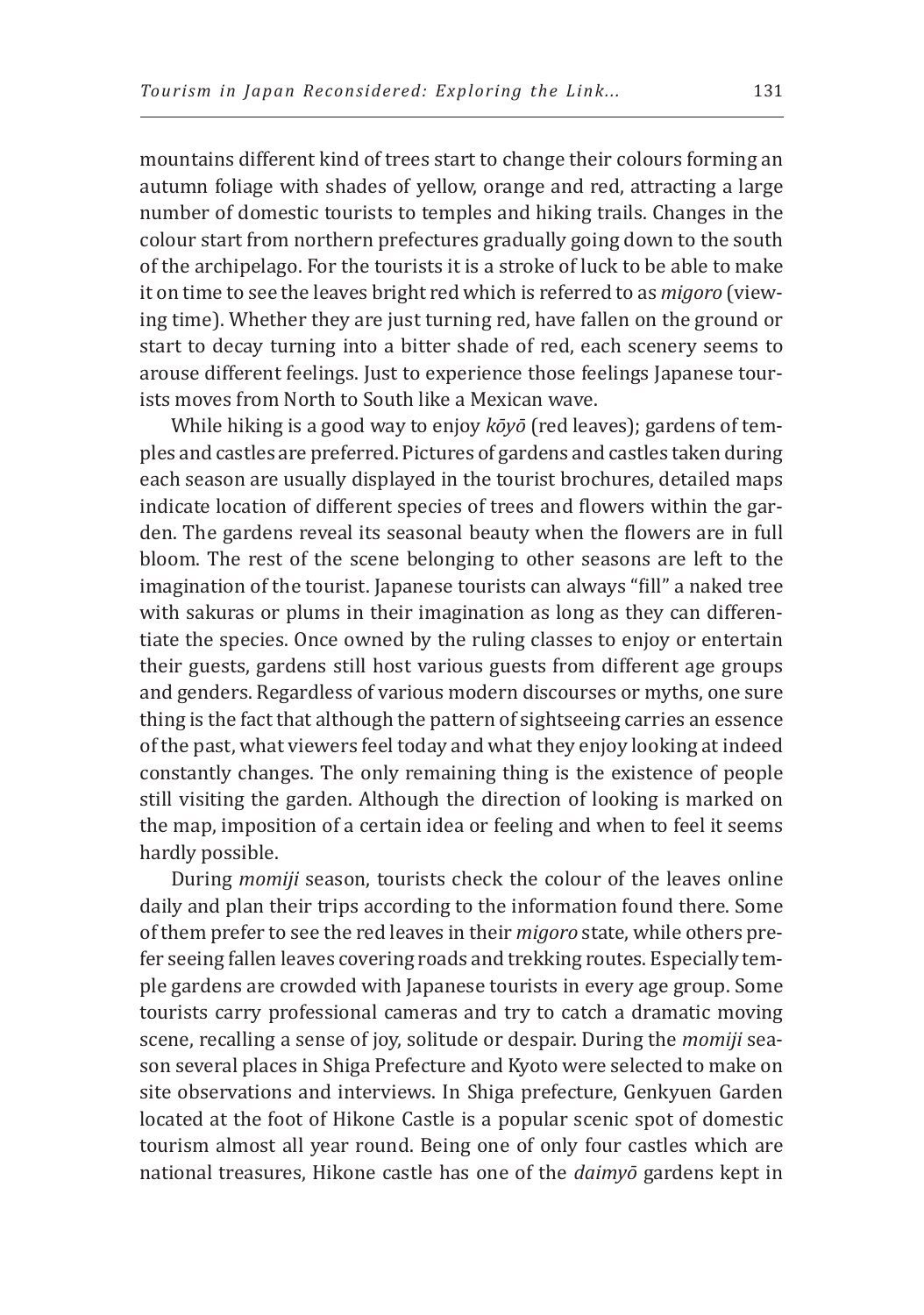its original form. The castle and its premises attract especially many tourists during maple viewing and cherry blossom viewing season. During the maple viewing season Genkyuen Garden offers after dark illumination attracting couples to enjoy the garden. Around the Biwa Lake there are other scenic spots popular among Japanese tourists such as Keisokuji in Nagahama. During *momiji* season free buses take tourists from Kinomoto Station to Keisokuji amd other popular viewing spots in the area. Based on the interviews conducted with domestic tourists in popular spots such as Keisokuji in Shiga Prefecture and numerous temples of Kyoto such as Daigoji, Kiyomizudera and Nison-in, the output of travel always seems to be about the emotions aroused by the scene. The way the tourists express their emotions can vary from solitude to joy and everything in between.

Just as it is not quite possible to fully comprehend the onsen travel without understanding the meaning of bathing and water to the Japanese, the sightseeing itself should not be interpreted as merely a tourist activity. On the way back home from work or while wandering the streets, one notices the leaves turning red, seasonal flowers are just starting to bloom; a seasonal bug or bird can also be spotted. All those changes are read as a sign of time passing and perceived as a harbinger of a new beginning. This way they arouse various emotions. When the red leaves covering the roads like a red carpet perish and the end of the year comes, the cities become cheerful with the Christmas lights. The houses are decorated with the lights, too. Contrary to the rest of the world, the end of the year and the first three days of the new year pass quietly. The temples become crowded with people coming to pray during *oshōgatsu* (New Year). The winter brings its own beauties. The gardens covered with snow once again call domestic tourists. Some mountain villages like Shirakawa-gō in Gifu Prefecture attract many tourists during winter. The fealings evoked in the mountain village by view of snow covered thatched roofs of farm houses resemble the ones expressed during maple tree viewing. The visitors described their feelings using words such as "terrific", "unbelievable" and "calming". Both for the visitors in these villages and skiers coming to the ski resorts in the region, nothing can be as relaxing and warming as an onsen in the middle of the winter. It is rather easy to stop by an onsen resort since there are many famous onsens close to these places.

The earliest signals of spring are the blooming plums. With their colours changing from white to shades of pink, plum is the subject of many *ukiyoes* painted in Edo Period. But their guests are not as much as the cherry blossoms which bloom about a month later. Sakuras start to bloom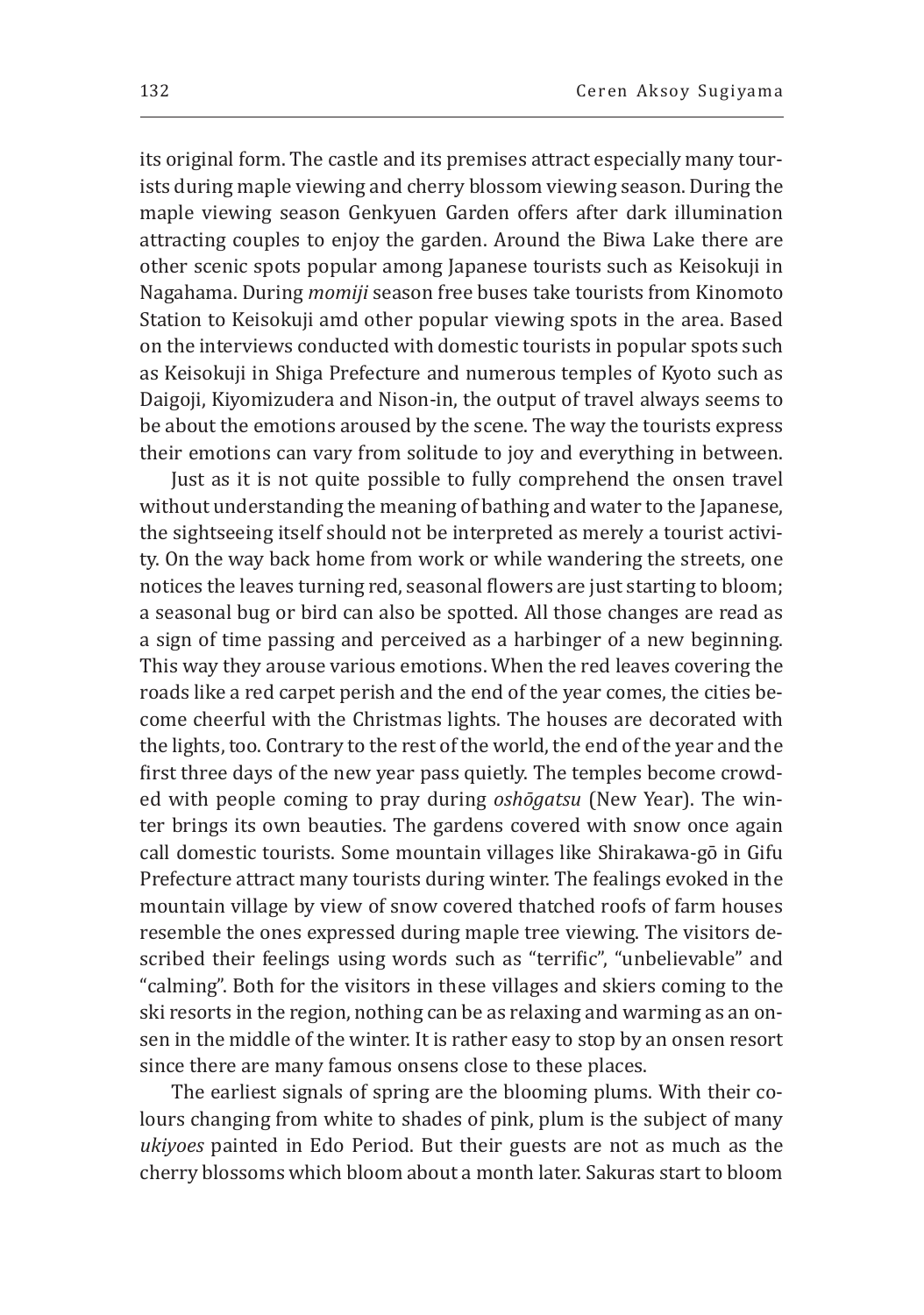when the weather gets warmer in early April starting from the South of the archipelago. Sakura petals fall like snow flakes in the middle of Spring and cover the roads in white. During these periods people have picnics and drink alcohol under the blossoming trees. Most of the onsen places receive more visitors during *kōyō* and cherry blossom seasons. Wisterias follow the cherry blossoms in late April and early May. Tourists feel like under a purple waterfall inside the wisteria tunnels. Once again, image of the wisteria falling from the sky evokes feelings and excites the tourists. In certain parks besides plums and cherry blossoms wisteria was also pictured in various ukiyo-e. Hiroshige's *Inside the Kameido Tenjin Shrine* pictures the wisterias in Kameido Tenjin Shrine. This shrine located in Tokyo still hosts the wisteria festival taking place in early May, attracting Tokyoites and tourists alike. Other famous domestic tourist destinations regarding wisteria viewing are located in Kawachi Fuji Garden in Kitakyushu, Fukuoka Prefecture and Ashikaga Flower Park in Tochigi Prefecture. All of them are crowded with tourists during the wisteria viewing season.

In July once the rainy season comes to a halt the firework festivals called *hanabi taikai* starts in nearly all of the cities throughout Japan. These shows attract large number of people from the suburbs to city centers. The cities compete with each other in terms of the quantity and quality of the fireworks. The theme of one of Hiroshige's *ukiyoe* is fireworks at Ryōgoku Bridge. This festival still continues in Tokyo at the end of July under the name of Sumidagawa Fireworks Festival. One of the biggest firework festivals of Western Japan is the one takeing place simultaneously on both sides of Kanmon Strait. The fireworks thrown from the cities of Moji and Shimonoseki both facing the strait attract millions of visitors mostly from Fukuoka and Yamaguchi Prefectures. The firework festivals, just as gardens and bridges, have several viewing points. Attending the festival and knowing these points is an important conversation topic during the festival season. During this season leading to Obon Festival<sup>11</sup>, partypacks of colorfully wrapped firecrackers are sold concurrently in the grocery stores. Although trivial for parents, they are great entertainment and summer highlight for kids. The word *hanabi* which is written with fire and flower kanji can be argued to reveal the love of Japanese to remember things by way of some-

 $11$  Period of time usually between fifteenth of July and fifteenth of August when graves are visited and cleaned by families of the deceased. Even though it usually lasts three days, Japanese take couple of days off from work and go back to their home towns during Obon.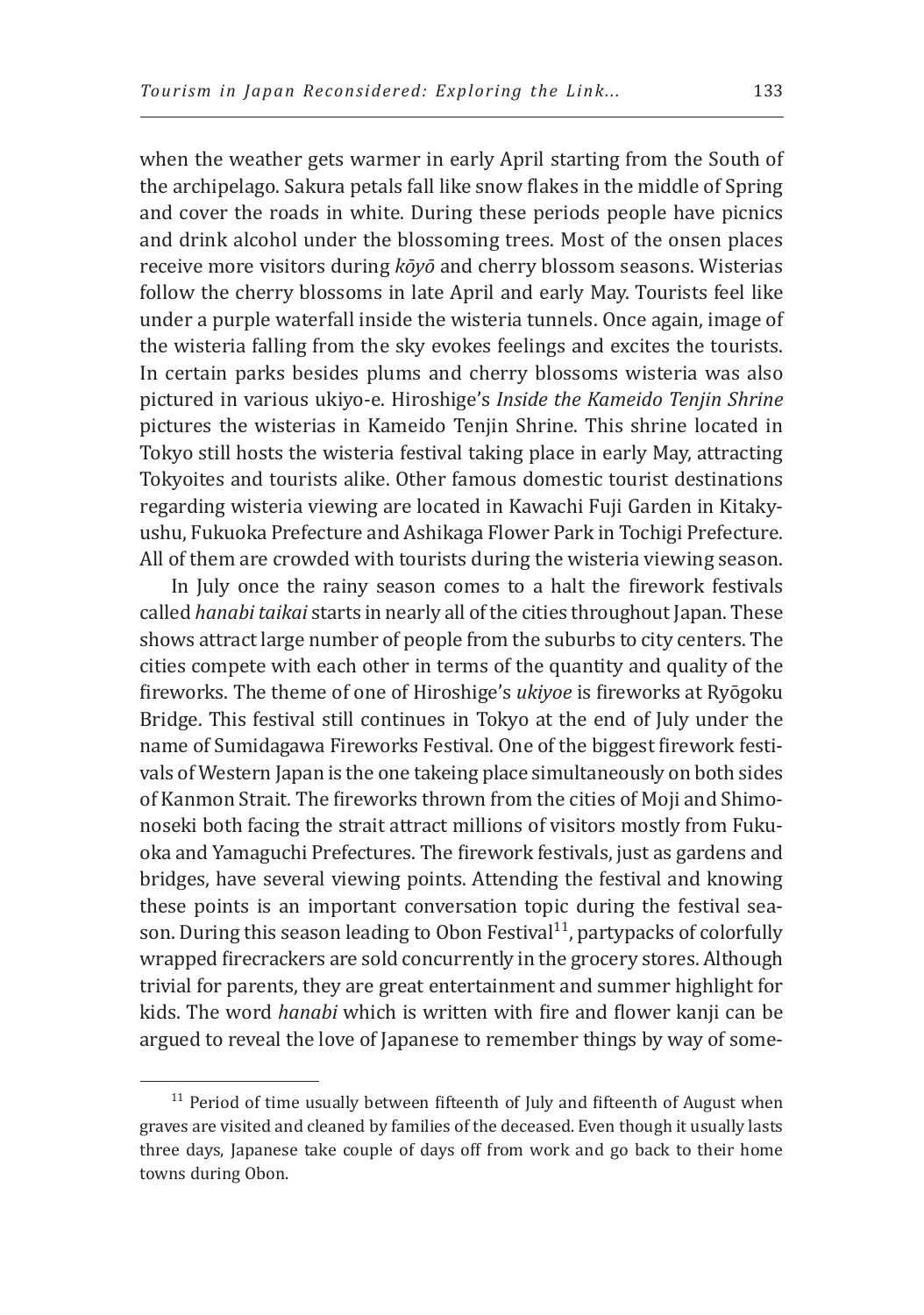thing else. It is highly probable that the Japanese imagine something else behind the blooming and suddenly vanishing fireworks. Just like the *sakura*  leaves floating in the wind and fireflies with their very short span of life, fireworks might bring melancholia in the middle of entertainment. However idealistic it may seem, living life to the fullest, exploding and fading away into oblivion within seconds is still a way of life to be praised in Japan. Although people do not live like that, the idea of such a life can make a Japanese weep inside. Overall, the viewing practice itself – whether it is flower viewing, leaf viewing or bug viewing – is an activity that continues in paralel with the rhythm of nature. The cyclical continuation of the events enchants the viewer adressing all five senses. One can catch these phenomenon not necessarily during travel but also in the course of daily life.

However, not only nature viewing with its annual cycle has a repetitive side in Japan. Also recollection and repetition regarding the souvenirs collected from several touristic spots is a constant theme. Usually each famous spot has various mobile phone gadgets, e.g. straps with popular anime and manga characters appearing alongside the symbol of the place. In Ise this can be a Hello Kitty character holding a big pearl<sup>12</sup> in its hand, while in Fukuoka it can be a chopper man carrying *hakata ramen*. One other significant practice is collecting stamps at entrances of sightseeing places such as castles, gardens, museums and even train stations. The stamps are usually stamped in special booklets or specifically designed spaces on tourist pamphlets. The origins of this collecting can be found in booklets sold in temples. In exchange for a certain amount of money, calligrapher signs one page of the booklet for the visitor. While in the past it had religious connotations such as proving one's faith by showing the number of visited temples, modern versions of this practice triggers a recollective tendency.

## **Conclusion**

In the anthropological studies regarding the tourist practices in Japan it has been insistently argued that the main motivation channeling the tourism industry is based on a feeling of dissolution of the cultural identitiy. This anxie-

 $12$  As Ise is famous with its pearl islands, local noodle of Fukuoka region is known as 'Hakata Ramen'. In souvenir shops only versions of gadgets related to the particular place can be found. That makes it a memorable collection item bought provided one had visited that particular place.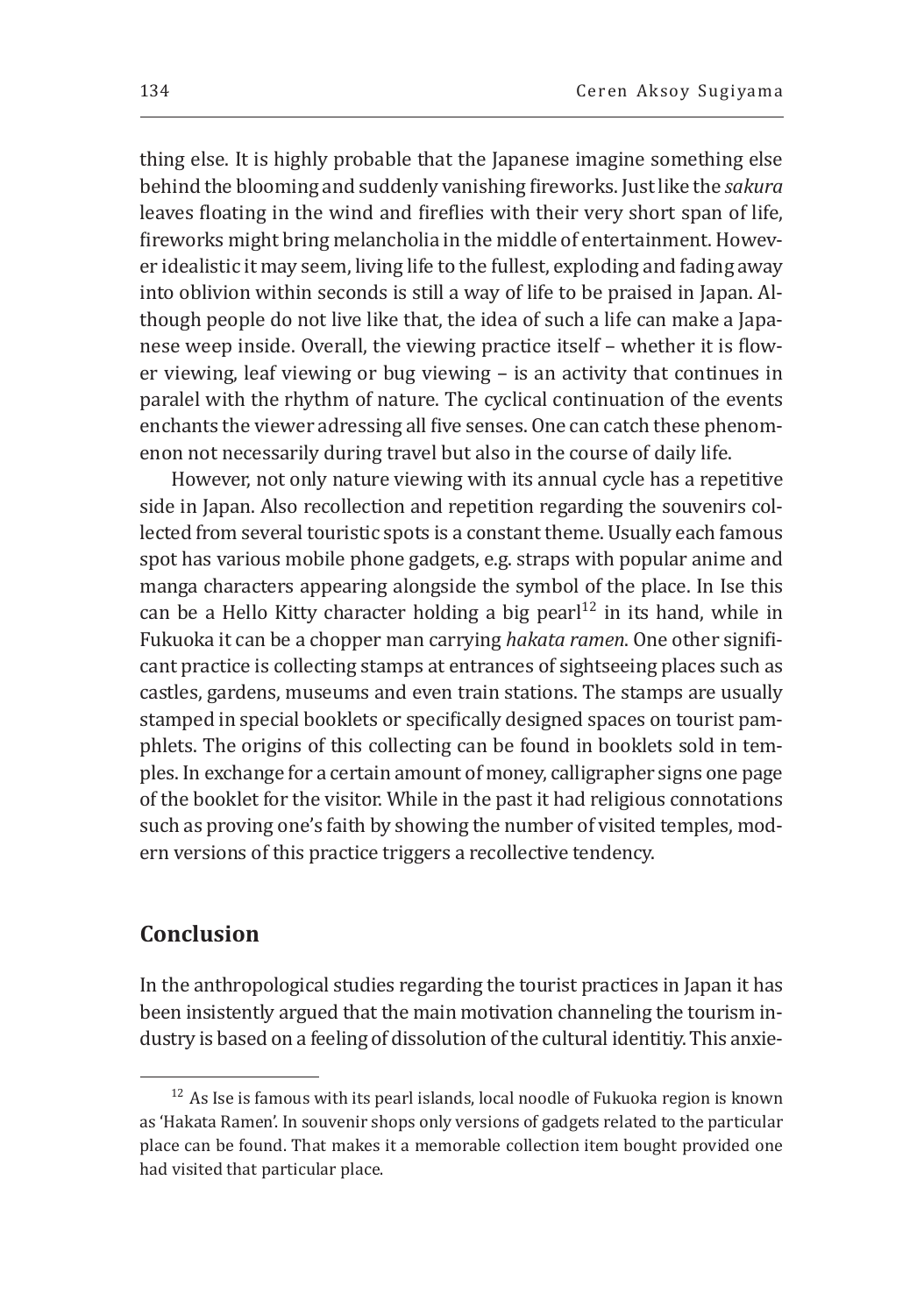ty culminating with the profit incentive manifest itself through tourism campaigns, pamhlets, brochures which in turn give shape to the the tourist experience. However this kind of arguments do not offer an insight into why Japanese show an interest in or emotionally react to certain things. In addition to that, an absolute and dichotomic distinction made between everyday life and tourism activities might lead us to overlooking some areas of life. Examples such as couples and elderly people going for a walk alone to see fallen red leaves, people spending a great amount of the time in a bathtub or their interest in holidays in an onsen would not fit in these respective categories.

Within the discourse, it is practically inevitable to make a distinction between tourism and daily life. But the continuation of seasonal themes found in daily life practices of Japanese which can also be found in their domestic tourism practices makes it impossible to treat these concepts as seperate things – at least from a methodological point of view. Therefore it can be argued that daily life practices of Japanese and their domestic tourism activities are not necessarily opposing activities. On the other hand it can be argued that the relation of Japanese to the concept of routine is somehow peculiar. For the Japanese an awareness of continuity, perishability and dual potential of imagination and remembering directed both towards the past and future evokes various feelings. The surroundings ready at hand are the medium through which this arousal occurs. In the Japanese context, the nuance between daily life and tourism depends not necessarily on the type of activity but lies in the intensity of feeling evoked by the environment. While in daily life the level of such awareness is relatively low, during touristic activities it rises.

Overall, it can be suggested that from a historical perspective and considering the connections between travel and domestic tourism and daily life one can also gain a deeper understanding regarding many other practices taking place in Japan.

#### Bibliography

- Bary W. M. T. (1995), "The Vocabulary of Japanese Aesthetics I, II, III", *Japanese Aesthetics and Culture: A Reader*, Albany: State University of New York Press.
- Berger A. A. (2010), *Tourism in Japan: An Etno-Semiotic Analysis*, Bristol: Channel View Publications.
- Creighton M. (2009), "The Heroic Edo-ic: Travelling the History Highway in today's Tokugawa Japan", *Japanese Tourism and Travel Culture*, New York: Routledge.